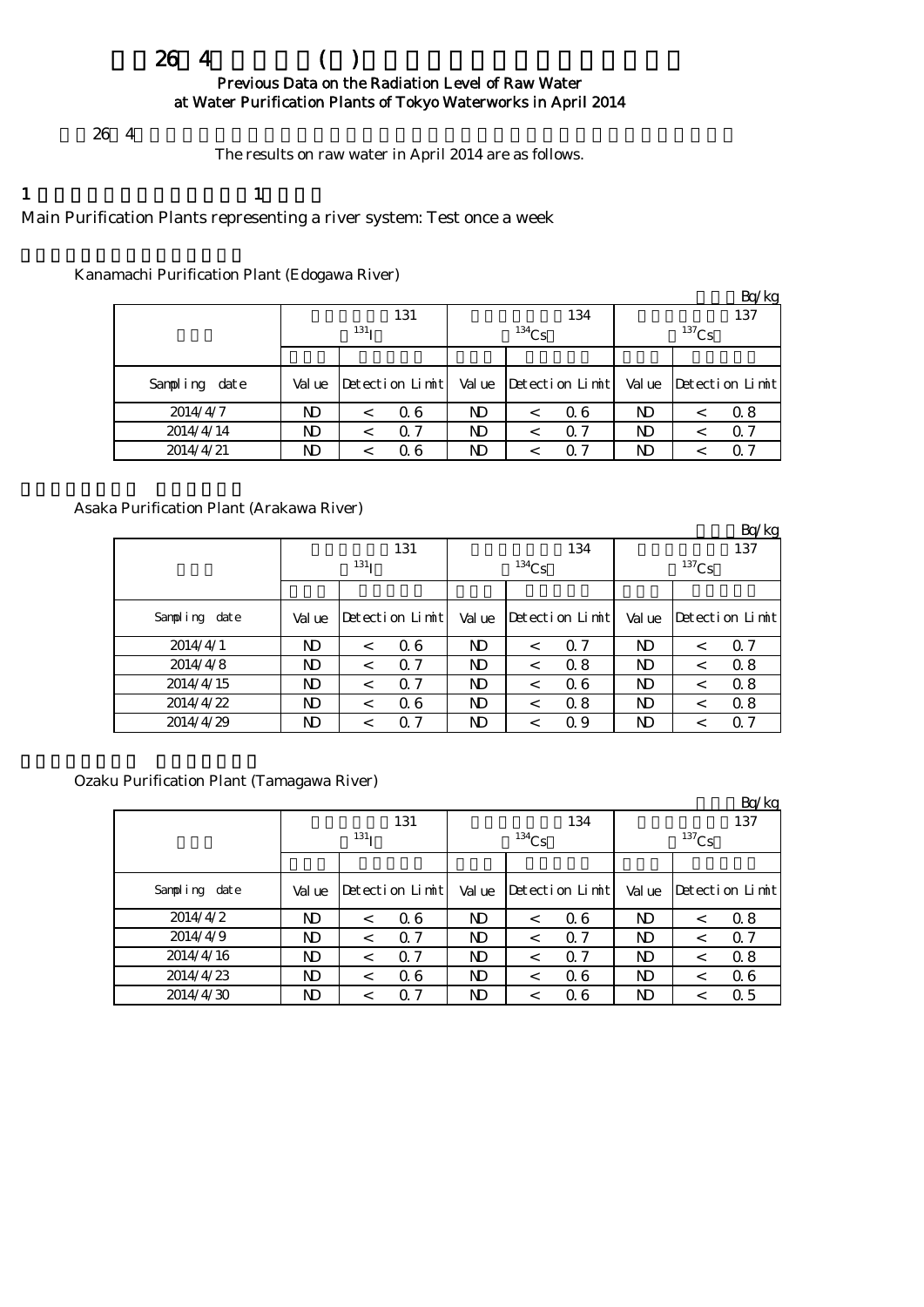# Higashi-murayama Purification Plant (Tamagawa Arakawa River)

|               |        |                  |                 |           |          |                      |          |         | Bq/kg           |  |
|---------------|--------|------------------|-----------------|-----------|----------|----------------------|----------|---------|-----------------|--|
|               |        |                  | 131             |           |          | 134                  | 137      |         |                 |  |
|               |        | 131 <sub>T</sub> |                 |           | $134$ Cs |                      | $137$ Cs |         |                 |  |
|               |        |                  |                 |           |          |                      |          |         |                 |  |
| Sampling date | Val ue |                  | Detection Limit | Val ue    |          | $Detecti$ on $Limit$ | Val ue   |         | Detection Limit |  |
| 2014/4/3      | ND     | $\,<\,$          | 0.7             | ND        |          | 0.8                  | ND       | $\,<\,$ | Q 7             |  |
| 2014/4/10     | ND     | $\,<\,$          | 06              | <b>ND</b> | $\,<\,$  | $\alpha$ 7           | ND       | $\,<\,$ | Q 7             |  |
| 2014/4/17     | ND     |                  | 0.7             | ND        |          | 06                   | ND       | $\,<\,$ | 0.7             |  |
| 2014/4/24     | ND     |                  | 0.7             | ND        |          | $\alpha$ 7           | ND       |         | 0.7             |  |

# Nagasawa Purification Plant (Sagamigawa River)

|               |        |                  |                        |           |          |                 |          |         | Bq/kg                         |  |
|---------------|--------|------------------|------------------------|-----------|----------|-----------------|----------|---------|-------------------------------|--|
|               |        |                  | 131                    |           |          | 134             | 137      |         |                               |  |
|               |        | 131 <sub>T</sub> |                        |           | $134$ Cs |                 | $137$ Cs |         |                               |  |
|               |        |                  |                        |           |          |                 |          |         |                               |  |
| Sampling date | Val ue |                  | $Detecti$ on $Lin\nti$ | Val ue    |          | Detection Limit | Val ue   |         | $Detecti$ on $Lin\rightarrow$ |  |
| 2014/4/4      | ND     | $\,<\,$          | 0.7                    | <b>ND</b> |          | 06              | ND       | $\,<\,$ | 0.8                           |  |
| 2014/4/11     | ND     | $\,<\,$          | 06                     | ND        | $\,<\,$  | 0.5             | ND       | $\,<\,$ | Q 7                           |  |
| 2014/4/18     | ND     | $\,<\,$          | 0.7                    | ND        |          | $\Omega$ 7      | ND       | $\,<\,$ | Q 7                           |  |
| 2014/4/25     | ND     | $\,<\,$          | 06                     | ND        | $\,<\,$  | 06              | ND       | $\,<\,$ | Q 7                           |  |

2 and  $\lambda$  1

# Other Main Purification Plants: Test mostly once a month

|                      |                          |                      |              |                    |                 |              |          |                 |                 |       | Bq/kg           |
|----------------------|--------------------------|----------------------|--------------|--------------------|-----------------|--------------|----------|-----------------|-----------------|-------|-----------------|
|                      |                          |                      |              | $131$ <sup>T</sup> | 131             |              | $134$ Cs | 134             | 137<br>$137$ Cs |       |                 |
|                      |                          |                      |              |                    |                 |              |          |                 |                 |       |                 |
| Monitoring<br>poi nt | <b>Vater</b><br>resource | Sampling<br>$\det e$ | Val ue       |                    | Detection Limit | Val ue       |          | Detection Limit | Val ue          |       | Detection Limit |
| Misato               | Edogava<br><b>R</b> iver | 2014/4/1             | $\mathbf{N}$ | $\lt$              | 06              | $\mathbf{D}$ | $\lt$    | 0.7             | $\mathbf{D}$    | $\lt$ | 06              |
| Misono               | Arakawa<br><b>R</b> iver | 2014/4/1             | $\mathbf{D}$ | $\,<$              | 06              | $\mathbf{N}$ | $\lt$    | <b>Q</b> 7      | $\mathbf{D}$    | $\lt$ | 06              |
| Kinuta               | Tanagawa<br>Ri ver       | 2014/4/2             | $\mathbf{D}$ | $\lt$              | 0.7             | $\mathbf{D}$ | $\lt$    | 0.7             | $\mathbf{D}$    | $\lt$ | 0.8             |
| Ki nut ashi no       | Tanagawa<br>Ri ver       | 2014/4/9             | $\mathbf{N}$ | $\lt$              | 0.8             | $\mathbf{N}$ | $\lt$    | 06              | $\mathbf{D}$    | $\lt$ | 0.9             |
| Sakai                | Tanagawa<br>Ri ver       | 2014/4/3             | $\mathbf{D}$ | $\lt$              | 0.7             | $\mathbf{N}$ | $\lt$    | 06              | $\mathbf{D}$    | $\lt$ | 0.7             |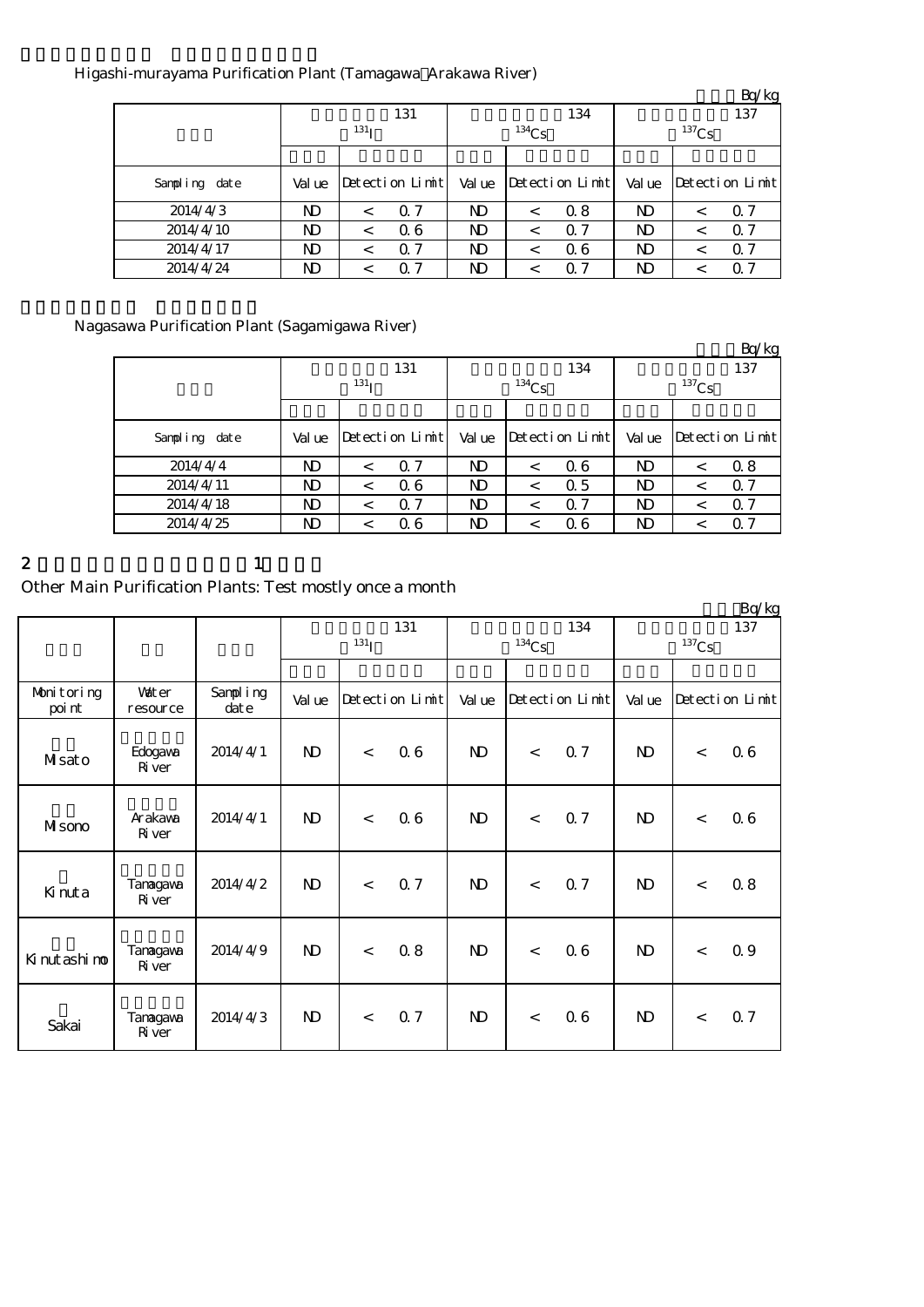Water purification plants using surface water, subsoil water, or shallow well water in Tama Area: Test mostly once a month

|                  |                  |                         |                          |                 |                |                     |                 |                   |         | Bq/kg           |  |
|------------------|------------------|-------------------------|--------------------------|-----------------|----------------|---------------------|-----------------|-------------------|---------|-----------------|--|
|                  |                  | 131<br>131 <sub>I</sub> |                          |                 |                | $^{134}\mathrm{Cs}$ | 134             | 137<br>$^{137}Cs$ |         |                 |  |
| Monitoring point | Sampling<br>date | Val ue                  |                          | Detection Limit | Val ue         |                     | Detection Limit | Val ue            |         | Detection Limit |  |
| Tokura           | 2014/4/8         | $\mathbf{N}$            | $\lt$                    | 06              | $\mathbf{N}$   | $\,<$               | 08              | $\mathbf{N}$      | $\,<$   | 0.7             |  |
| <b>Qtsu</b>      | 2014/4/8         | $\mathbf{N}$            | $\lt$                    | 0.7             | N <sub>D</sub> | $\,<$               | Q <sub>7</sub>  | $\mathbf{N}$      | $\lt$   | 0.7             |  |
| N ppara          | 2014/4/14        | $\mathbf{N}$            | $\overline{\phantom{a}}$ | 06              | $\mathbf{N}$   | $\,<$               | 0.7             | $\mathbf{N}$      | $\prec$ | 06              |  |
| H kava           | 2014/4/14        | $\mathbf{N}$            | $\lt$                    | 0.7             | N <sub>D</sub> | $\lt$               | 06              | $\mathbf{D}$      | $\lt$   | 0.7             |  |
| Tanasawa         | 2014/4/16        | $\mathbf{N}$            | $\lt$                    | 0.8             | $\mathbf{N}$   | $\lt$               | 0.5             | $\mathbf{N}$      | $\lt$   | 0.8             |  |
| <b>G</b> aba     | 2014/4/16        | $\mathbf{N}$            | $\,<$                    | 0.7             | $\mathbf{N}$   | $\,<$               | <b>Q</b> 7      | $\mathbf{N}$      | $\,<$   | 0.7             |  |
| Fukasawa         | 2014/4/21        | $\mathbf{N}$            | $\lt$                    | 06              | N <sub>D</sub> | $\,<$               | 0.7             | $\mathbf{D}$      | $\,<$   | 0.7             |  |
| Qgouchi          | 2014/4/22        | N <sub>D</sub>          | $\overline{\phantom{a}}$ | 0.7             | N <sub>D</sub> | $\,<$               | 06              | $\mathbf{N}$      | $\,<$   | 06              |  |
| Hmura            | 2014/4/22        | N <sub>D</sub>          | $\lt$                    | 0.8             | $\mathbf{N}$   | $\,<\,$             | 0.7             | $\mathbf{N}$      | $\lt$   | 0.8             |  |

### surface water

# subsoil water

|                  |                  |                |                    |                 |                |          |                 |                       |       | Bq/kg           |  |
|------------------|------------------|----------------|--------------------|-----------------|----------------|----------|-----------------|-----------------------|-------|-----------------|--|
|                  |                  |                |                    | 131             |                |          | 134             | 137                   |       |                 |  |
|                  |                  |                | $131$ <sub>I</sub> |                 |                | $134$ Cs |                 | ${}^{137}\mathrm{Cs}$ |       |                 |  |
|                  |                  |                |                    |                 |                |          |                 |                       |       |                 |  |
| Monitoring point | Sampling<br>date | Val ue         |                    | Detection Limit | Val ue         |          | Detection Limit | Val ue                |       | Detection Limit |  |
| Chi gasedai ni   | 2014/4/9         | $\mathbf{N}$   | $\lt$              | 0.7             | N <sub>D</sub> | $\lt$    | 06              | N <sub>D</sub>        | $\,<$ | 06              |  |
| H nat awada      | 2014/4/9         | $\mathbf{N}$   | $\,<$              | 0.7             | $\mathbf{N}$   | $\lt$    | 06              | $\mathbf{D}$          | $\,<$ | 06              |  |
| Nari ki          | 2014/4/15        | $\mathbf{D}$   | $\lt$              | 0.7             | N <sub>D</sub> | $\lt$    | 0.7             | $\mathbf{N}$          | $\lt$ | 0.8             |  |
| Fut anat ao      | 2014/4/15        | $\mathbf{D}$   | $\lt$              | 06              | $\mathbf{N}$   | $\lt$    | Q 7             | $\mathbf{N}$          | $\,<$ | 06              |  |
| Takat suki       | 2014/4/17        | $\mathbf{N}$   | $\lt$              | 0.5             | N <sub>D</sub> | $\lt$    | <b>Q</b> 7      | $\mathbf{N}$          | $\lt$ | 0.7             |  |
| Savai dai i chi  | 2014/4/23        | N <sub>D</sub> | $\lt$              | 0.7             | N <sub>D</sub> | $\,<\,$  | 06              | $\mathbf{D}$          | $\,<$ | 0.8             |  |
| Savai dai ni     | 2014/4/23        | $\mathbf{D}$   | $\lt$              | 0.8             | <b>ND</b>      | $\lt$    | 06              | $\mathbf{D}$          | $\,<$ | 06              |  |
| MIt akesann      | 2014/4/28        | $\mathbf{D}$   | $\lt$              | 0.8             | $\mathbf{N}$   | $\lt$    | 06              | $\mathbf{D}$          | $\,<$ | 0.7             |  |